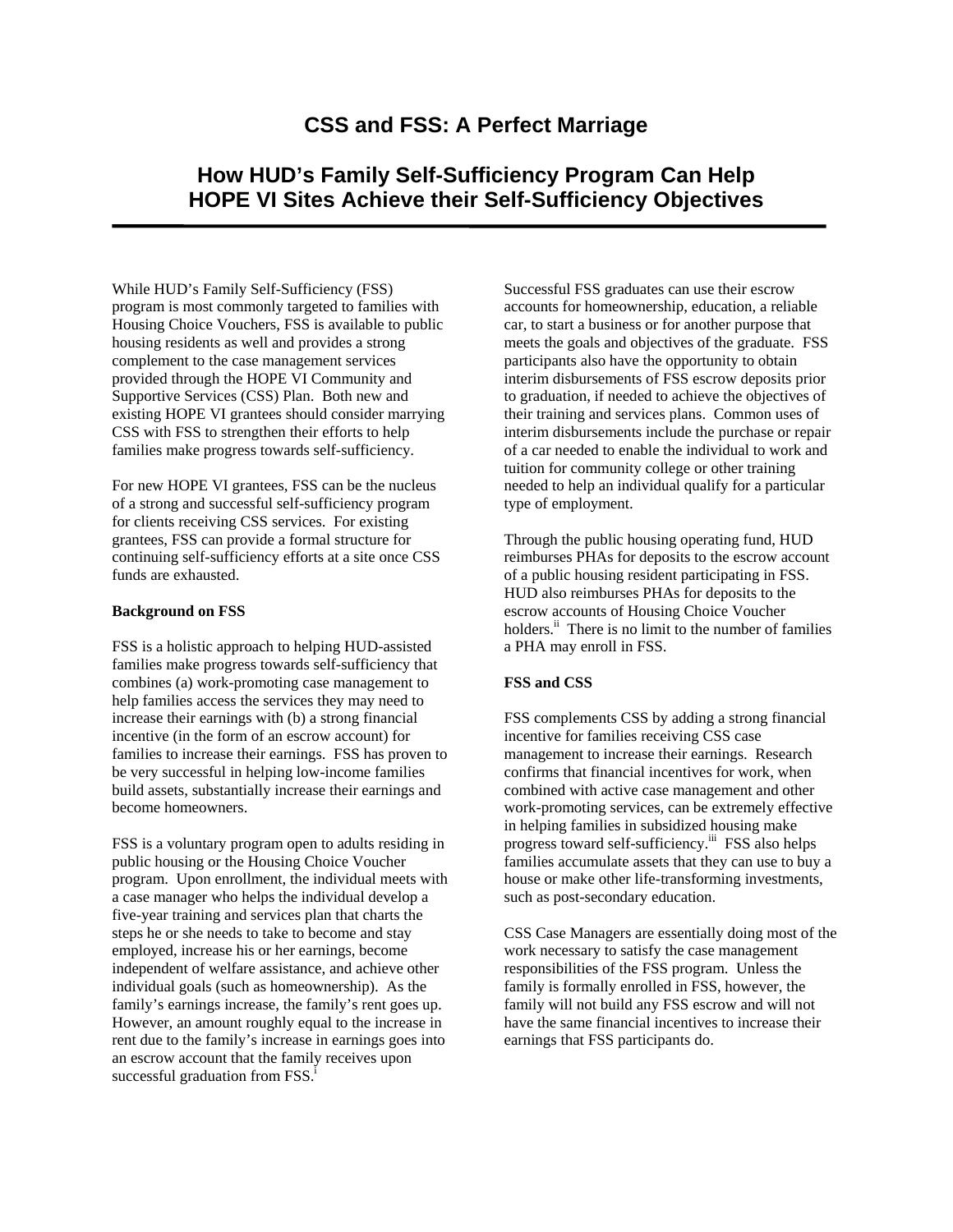#### **Integrating FSS into Your CSS Work**

To add an FSS component to your HOPE VI CSS work, grantees are advised to do the following:

- 1. Include a discussion of your plans to link CSS and FSS in your HOPE VI CSS Plan.
- 2. Speak with the PHA staff responsible for FSS (who may be on the Housing Choice Voucher or public housing sides, or both) about the procedures necessary for expanding your PHA's FSS program to accommodate your expected enrollment of families receiving HOPE VI CSS case management. In most cases, you will need to amend your PHA's FSS Action Plan to reflect the larger program size. (Remember that HUD places no formal limit on the number of families a PHA may request be enrolled in FSS. The procedure for requesting a larger program size is to amend your FSS Action Plan.)
- 3. If your PHA does not yet have a FSS program, it may start one by submitting an FSS Action Plan to HUD. The Action Plan describes the policies and procedures of the PHA for the operation of its FSS program. [iv](#page-5-3)
- 4. You should also discuss the allocation of responsibilities. One typical arrangement would be for the HOPE VI CSS staff to handle all case management responsibilities – including those related to the FSS program – for those families receiving HOPE VI CSS case management, while the PHA's accounting department handles the computation, investment, and disbursement of FSS escrow. This will avoid the unnecessary duplication of case management services and preserve the PHA's FSS case management capacity for non-HOPE VI families, while at the same time minimizing the amount of additional work expected of HOPE VI CSS staff.
- 5. Once the FSS program option is in place, you will need to market it to families receiving HOPE VI CSS case management. For tips, see below, under *Recruiting Participants*.

## **Overcoming Obstacles to Increased Participation of HOPE VI Clients in FSS**

#### *Participant Issues*

*Recruiting Participants*. Some families may be reluctant initially to sign up for a new program, with new rules and responsibilities. However, once the

CSS case manager has secured the families' trust and the families understand the strong financial benefits of FSS, they are likely to be more receptive. Some programs have found it effective to enlist existing FSS participants or recent FSS graduates to aid in recruitment.

*Earned Income Disregard*. The mandatory earned income disregard makes FSS somewhat more complicated for families in public housing and for households in the Housing Choice Voucher program that include a person with a disability. The basic principle is that the earned income disregard applies first, before you calculate the FSS escrow. So, for as long as a household is in the initial one-year disregard period of 100 percent of increased earnings/income, the household does *not* accrue FSS escrow because the household's rent has not increased. However, the household *does* accrue escrow during the second year of the disregard (i.e., during the 50% disregard period), albeit at a lower rate. And of course, the FSS participant accrues full escrow benefits once the disregard period ends. Remember that some FSS participants will already have used up some or all of their maximum escrow period before enrolling in FSS.

Beyond the technical challenge of correctly calculating the household's rent and escrow, there is the question of how best to market FSS to families subject to the earned income disregard. One promising approach is to market the earned income disregard and FSS as a *package of financial incentives* designed to help make work pay. The earned income disregard applies first, helping to keep a household's rent down while the household makes a transition to work. As the disregard phases out, and the household's rent increases, FSS kicks in to provide the family with an escrow account that can be used to help the family build savings toward homeownership, advanced education, or other goals.

*Flat and Ceiling Rents*. Participants only accrue FSS escrow when their rent goes up, so they won't accrue any additional escrow once they become subject to a flat or ceiling rent. To maximize the asset-building potential of FSS, it makes sense to try to enroll families while their income, and thus their rent, is fairly low, so that they have substantial potential to increase their earnings, which leads to both higher rent payments and higher FSS escrow accumulation.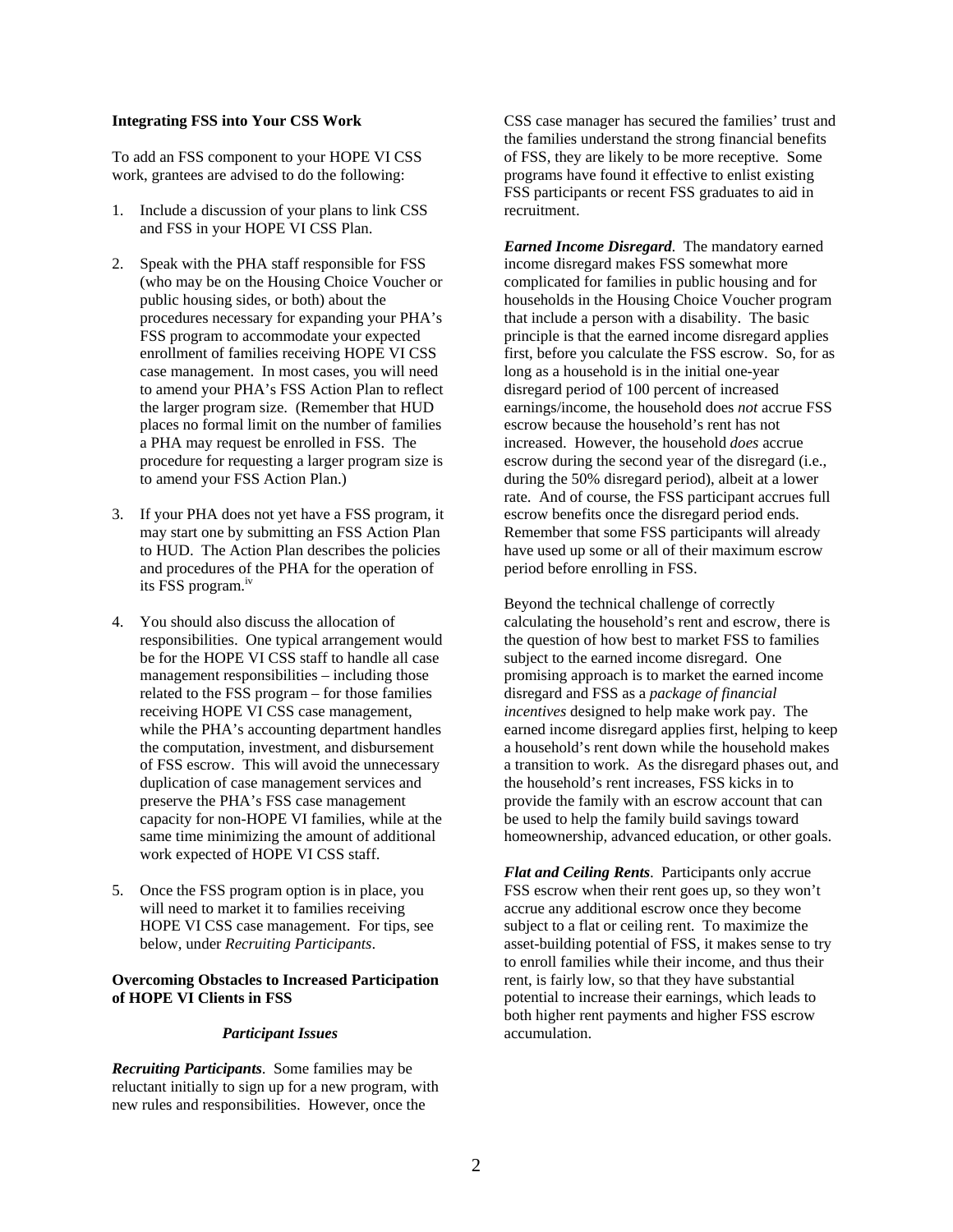#### *Internal Administration*

*Internal Coordination within Housing Agencies.* An effective linkage of FSS and CSS requires a fair amount of internal coordination within a housing authority. The HOPE VI CSS case managers will need to work closely with the agencies' FSS coordinators, which may be separately housed in the public housing and Housing Choice Voucher departments. The accounting and financial departments also need to be involved, to ensure the escrow is calculated correctly Some housing authorities have found it works best to have the HOPE VI accountant or property management staff track the escrow, while others utilize the housing authority's regular accounting or FSS departments.

The immediate payoff for the hard work of bringing these different departments together is the ability to increase the effectiveness of HOPE VI's selfsufficiency efforts by adding the financial work incentive and the asset-building potential of the FSS escrow accounts. This coordination may well pay other dividends down the road by paving the way for joint problem solving on other issues.

*Shortage of FSS Case Managers.* Some housing agencies report that they cannot take on additional FSS clients because their FSS case managers already have a full caseload. This is where the case management funded through CSS can help out. Rather than assigning clients two separate case managers – one funded through HOPE VI CSS and another funded through an FSS coordinator grant from HUD – it makes more sense to utilize the CSS case manager as the client's case manager for both CSS and FSS purposes. This will allow the housing agency to serve more families impacted by HOPE VI (because they are no longer limited by the caseload capacity of the agency's regular FSS coordinator) and will also free up the FSS case manager to serve other clients of the housing agency that are not receiving CSS case management.

*Limited Number of FSS Slots.* Some housing agencies refrain from enrolling additional HOPE VI clients in FSS because of the agency's limited number of FSS slots. It's important for these agencies to remember that they can expand the size of their FSS program simply by submitting an amended action plan to HUD. Under the Public Housing Reform Act of 1998, agencies with mandatory FSS programs may expand their programs beyond their mandated size and agencies without mandatory FSS programs may start voluntary FSS programs.

*Training for CSS Case Managers.* The primary responsibility of an FSS case manager is to help FSS participants access services they may need to increase their earnings and achieve other individual goals identified by the participants. As this work is substantially similar to the case management provided through CSS, there may be little additional training needed on the mechanics of case management itself. However, it would be beneficial for CSS case managers to receive training on policies that are specific to the FSS program, such as the individual training and services plan and FSS contract of participation, calculation and disbursement of FSS escrow (including interim disbursements), and the requirements for graduation from FSS. This training would be useful even if a housing agency chooses to have the more technical aspects of FSS handled by the regular FSS staff as it will be important for the CSS case manager to utilize the accumulation of FSS escrow as an incentive to reinforce the effectives of the CSS self-sufficiency efforts. For example, noting the amount of FSS escrow already accumulated by clients and the amount they could accumulate if they were to go through the training needed to access a higher-paying job can be effective strategies for reinforcing the benefits of making progress toward self-sufficiency.

*Homeownership and Other Individual Goals*. All FSS participants are required to have two goals in their FSS contract: becoming employed and becoming independent of welfare assistance for at least 12 months. Beyond these mandatory goals, agencies are free to encourage participants to set other goals, such as taking homebuyer education classes or completing a particular educational course. Some FSS case managers believe the most important thing they do is help clients set goals and divide up the achievement of those goals into manageable pieces.

Depending on how your agency's CSS and FSS programs are set up, it may make the most sense for the CSS staff to work with clients on all their goals, or only on certain goals, such as increased employment. Some agencies have funding from HUD for a homeownership coordinator to focus specifically on helping FSS participants become homeowners. In other cases, a homebuyer counseling agency in the community has received funding from HUD or other sources to provide these services. However your agency chooses to allocate responsibilities for work toward particular goals, it is important for the client to always have an accessible first point of contact in the case manager.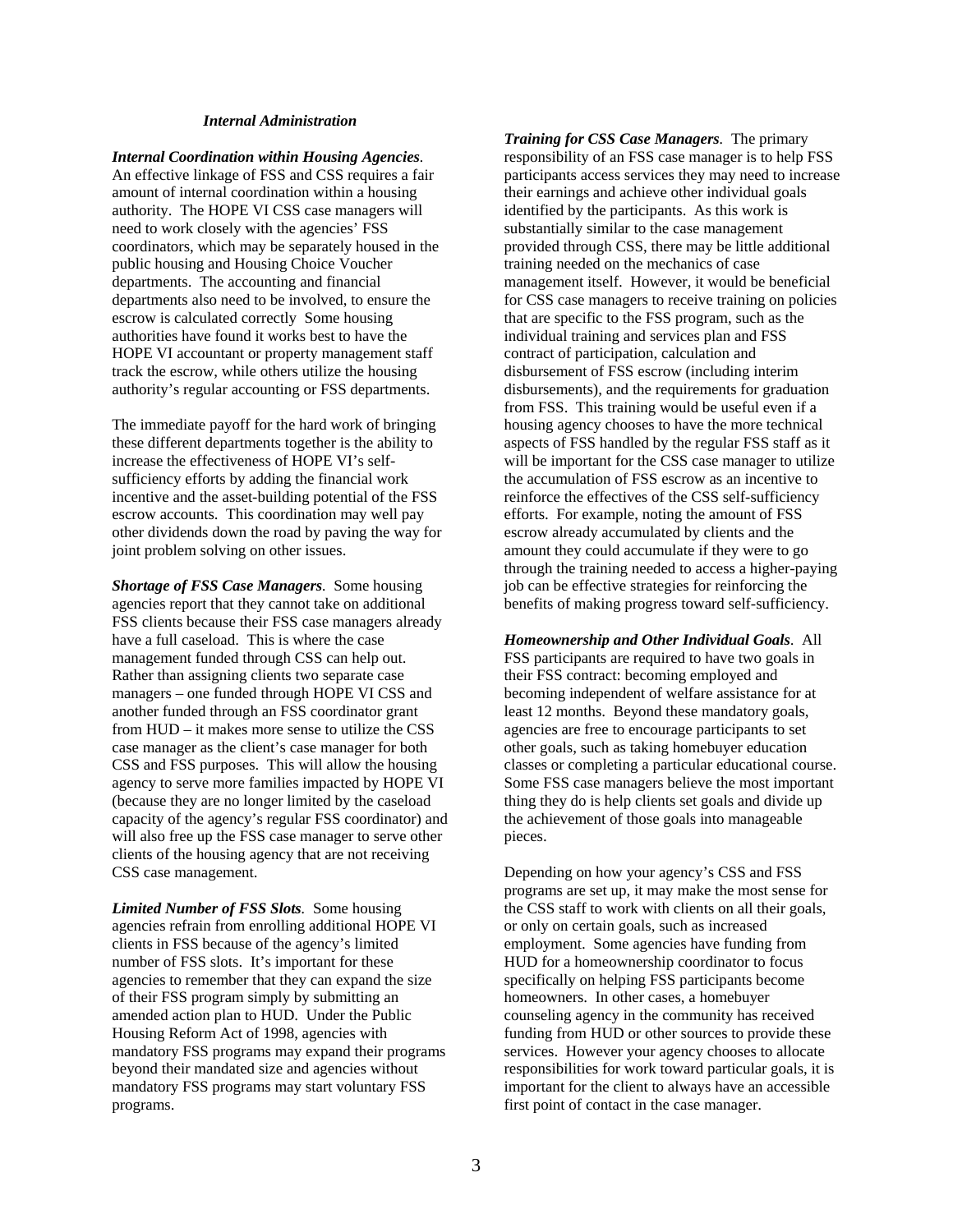In helping FSS participants set goals for their contracts, remember that achievement of these goals is a prerequisite for families to obtain their FSS escrow funds. For this reason, it is important to set goals that are realistically achievable during the fiveyear course of the FSS contract and largely within the family's control. Some agencies have found it is more realistic, for example, to set a formal goal of completing a homebuyer education course, rather than achieving homeownership itself, especially for clients with significant credit problems or in areas with high homeownership costs. This approach will help clients make significant progress toward homeownership through the FSS program, even if the ultimate achievement of homeownership for some families comes a few years after their graduation from FSS. (Many FSS graduates, of course, go straight to homeownership, but it's unrealistic to expect that they all will.)

*Linking Public Housing FSS to Housing Choice Voucher Homeownership*. One promising route to homeownership for FSS participants is the use of Housing Choice Vouchers for homeownership. Indeed, many Housing Choice Voucher programs have looked first to their FSS caseload for initial candidates for Housing Choice Voucher homeownership.

In order to give graduates of public housing FSS programs the same ability to utilize Housing Choice Vouchers for homeownership as graduates of Housing Choice Voucher FSS programs, housing agencies may wish to utilize their admissions policies to ensure a smooth transition. For example, housing agencies could give first preference for housing vouchers that become available through turnover to graduates of public housing FSS programs.

#### *Sustainability*

*Preparing for the end of CSS Funds*. It is never too early to start thinking about how to sustain the delivery of case management and other services once CSS funds are no longer available. Beginning with the FY 2000 HOPE VI NOFA, HUD has allowed HOPE VI grantees to deposit up to 15 percent of their CSS funds into an endowment that can be used as a trust to fund future supportive services. Especially if used to leverage additional funds, this can be a useful way to meet future FSS case management responsibilities

Another approach is to negotiate with service providers for a hand-off of services to other agencies.

Incorporating FSS into an agency's CSS plan can help facilitate a hand-off strategy by providing a programmatic structure for continued service provision at HOPE VI sites once the grant is closed out. Committing to continue providing FSS escrow funds also represents a tangible demonstration of the housing agency's commitment to the site after the HOPE VI grant ends. By working during the course of the HOPE VI grant to build relationships with one or more agencies in the community that are funded to provide work-promoting case management, and allowing these agencies to see the value of FSS to achievement of their own goals, housing agencies can help ensure that FSS case management continues even after HOPE VI CSS funds are exhausted. Among other publicly funded agencies that provide work-promoting case management are welfare agencies, workforce agencies, community action agencies, vocational rehab agencies, and Head Start programs. (See the write-up of the Denver Housing Authority's succession strategy under Best Practices, below.)

Still another approach is to structure the HOPE VI transaction in such a way that it generates income that can be used to support CSS case management for FSS participants even after the HOPE VI grant has been closed out. Charlotte, NC has structured their projects in this way and expects sufficient income to continue providing case management to FSS participants at the HOPE VI sites for up to 30 years.

#### **Best Practices**

*Charlotte (NC) Housing Authority***.** Charlotte has embraced FSS as its HOPE VI self-sufficiency strategy and made participation in FSS a requirement for residents that return or move to the HOPE VI development. With about 325 HOPE VI residents participating in FSS at three sites and about 20 to 25 graduates per year, Charlotte considers the program a great success. Charlotte has contracted out its FSS/CSS case management responsibilities – an approach they have found to be both efficient and helpful in separating the landlord function (exercised by the housing authority) from the social worker function. Charlotte has also learned from experience the benefit of providing case management to families at the time of relocation. The case manager works with the family to address the multiple issues arising from relocation and also works on building the family's capacities so they are in a position to benefit from FSS once they return to the site (or move to another HOPE VI site) and enroll in FSS.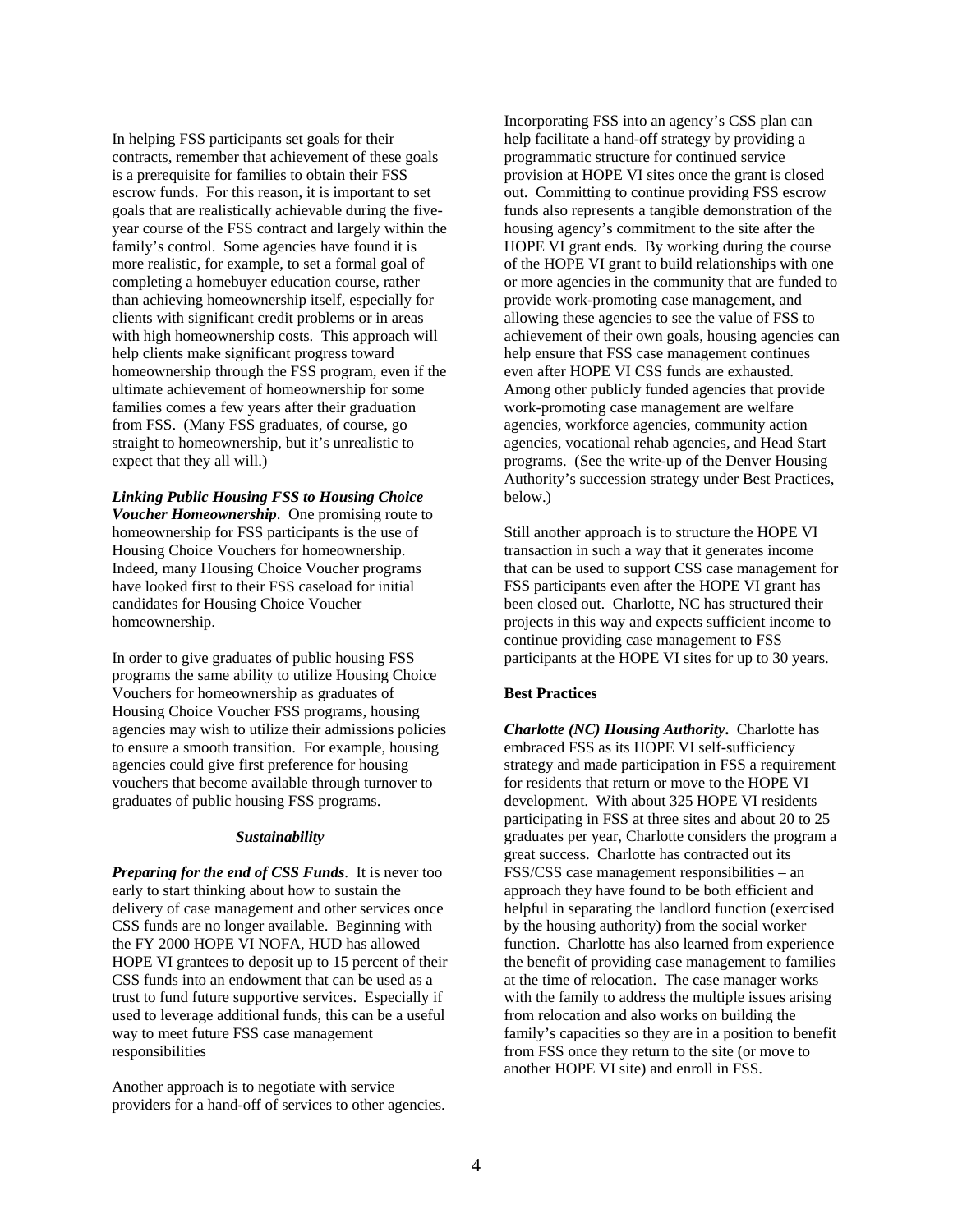*Greenville Housing Authority, SC*. Greenville offers FSS as an option for families receiving CSS-funded case management, typically introducing it after the case manager has built a relationship with a client. To maximize the effectiveness of its CSS and FSS work, Greenville has hired family service counselors with Master's degrees or equivalent experience to provide clinical assessments in the areas of alcohol/drug abuse, mental health issues, and learning disabilities. In addition to providing case management services for their own clients, these counselors use their substantive expertise to help identify and troubleshoot problems experienced by the clients of other counselors. The team gets together weekly to review client files, together with the housing authority's regular FSS case manager (who adds expertise in criminal case management). Since implementing this approach, Greenville has experienced a significant and measurable improvement in such outcomes as employment and job retention.

*Louisville Metro Housing Authority, KY*. FSS is a core component of the agency's self-sufficiency efforts through CSS, with more than 40 percent of the 197 families receiving CSS services through the Clarksdale HOPE VI grant enrolled in FSS. Louisville's CSS program has benefited from a close working relationship with the agency's regular FSS program, which minimizes duplication of services. By using case management through the CSS program to fulfill the responsibilities of both the FSS and CSS programs for as many families as possible, Louisville has freed up its regular FSS staff to serve other families. Among other innovative practices, Louisville's FSS program has a milestone ceremony for participants to celebrate one year of successful participation, as well as a major graduation ceremony that affirms the achievements of FSS graduates. Louisville also prepares and distributes a quarterly CSS/FSS newsletter. To extend its ability to provide services to residents beyond the close of the HOPE VI grant, Louisville plans to reserve \$1.5 million of its CSS funds for an endowment. Louisville also believes the relationships it is building through its HOPE VI CSS program will facilitate the

# $\overline{a}$ **Endnotes**

continuation of services to residents. For example, the local United Way office has recognized the benefits of Louisville's case management services and is considering funding its continuation once CSS funds are exhausted.

*Denver Housing Authority, CO.* This agency's sustainability strategy is one that HOPE VI sites may wish to emulate to continue FSS case management and other key services to families in the CSS program once the funds have been expended. Following the close-out of the Quigg Newton HOPE VI grant for this site in 1999, Denver handed off the CSS case load to the on-site service providers that had been providing these services all along. This hand-off was made possible through the close collaboration of these agencies during the course of the HOPE VI grant, which enabled the various agencies to understand the mutual benefit of the case management to the achievement of each agency's goals. Denver also provided space for the providers to locate on-site – another inducement for close collaboration following the closeout of the HOPE VI grant.

#### **Resources**

1. For more information on the FSS program, see the FSS program regulations at 24 CFR Part 984.

2. For information on sustainability strategies, see U.S. Department of Housing and Urban Development, "Successful Transitions: Sustaining Supportive Services Beyond HOPE VI." Prepared by Abt Associates. December 2001. Available on the Internet at [www.abtassociates.com.](http://www.abtassociates.com/)

3. For information on FSS results and other publications on FSS (including one on strategies for partnering with other agencies with similar goals), see *<http://www.fsspartnerships.org/publications.htm>*

4. A number of FSS practitioners have started a listserv for sharing information about FSS. See <http://groups.yahoo.com/group/FamilySelfSufficiency/>

<sup>&</sup>lt;sup>i</sup> A family only begins to accrue FSS escrow once its rent increases. FSS participants covered by the mandatory earnings disregard thus begin to earn escrow only after the first year's 100% disregard period has ended.

ii HUD policies on reimbursement of public housing FSS escrow deposits are described in the Financial Management and the Operating Fund FAQs (visit <http://www.hud.gov/offices/pih/> and select Operating Fund and then FAQs) and in the preamble to the Final Public

Housing Operating Fund rule at 79 Federal Register 54992 (September 19, 2005). In short, PHAs are authorized to exclude FSS escrow contributions from the monthly "rent roll" reported to HUD, generating additional public housing operating subsidy. FSS escrow deposits are also eligible